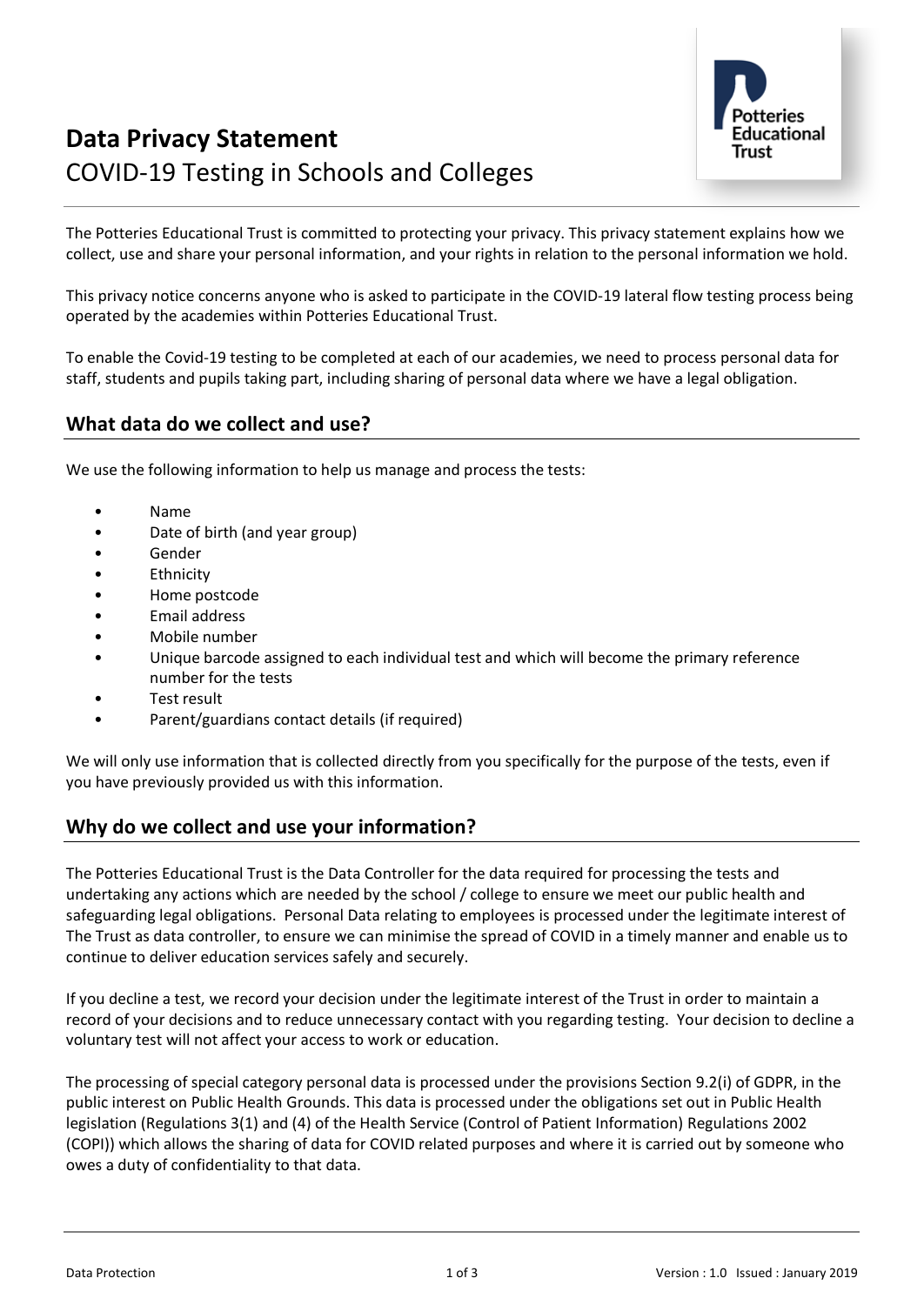# **How long is your data stored for?**

The information you provide will only be stored securely in school/college whilst it is needed. It will also be entered directly onto DHSC digital services for the NHS Test and Trace purposes. Our schools/colleges will not have access to the information on the digital service once it has been entered.

#### **Processing of Personal Data Relating to Positive test results**

- The member of staff, pupil, student or parent (depending on contact details provided) will be informed of the result by the school/college and advised how to book a confirmatory test.
- We will use this information to enact their own COVID isolation processes without telling anyone who it is that has received the positive test.
- The information will be transferred to DHSC, who will share this with the NHS, GPs. PHE and the Local Government will use this information for wider test and trace activities as well as statistical and research purposes.
- This information will be kept by the school/college for up to 14 days and by the NHS for 8 years.

#### **Processing of Personal Data Relating to Negative test results**

- We will record a negative result and the information transferred to DHSC, NHS. PHE and the Local Government who will use the information for statistical and research purposes.
- This information is processed and shared under obligations set out in Public Health legislation under Regulations 3(1) and (4) of the Health Service (Control of Patient Information) Regulations 2002 (COPI) which allows the sharing of data for COVID related purposes.
- This information will be kept by the school/college for up to 14 days and by the NHS for 8 years.

#### **Processing of Personal Data relating to declining a test**

• We will record that you have declined to participate in a test and this information will not be shared with anyone.

# **Will your information be shared?**

Information is shared with and Data Controllership is then passed to the Department for Health and Social Care (DHSC) for all data that we transfer about you and your test results to them. For more information about what they do with your data please see their published Test and Trace Privacy Notice. The Potteries Educational Trust remains the Data Controller for the data we retain about you.

The personal data associated with test results will be shared with;

- DHSC, NHS, PHE to ensure that they can undertake the necessary Test and Trace activities and to conduct research and compile statistic about Coronavirus.
- Your GP to maintain your medical records and to offer support and guidance as necessary
- Local Government to undertake local public health duties and to record and analyse local spreads.

# **How do we protect your data?**

Your data is held securely on the Trust's network or in a secure cloud location provided by one of our IT partners. Our databases are accessible to those staff who need to use information in their day-to-day activities or as part of our arrangements to keep students safe. All staff have completed the Trust's data protection training and receive regular updates to keep their knowledge and understanding up to date.